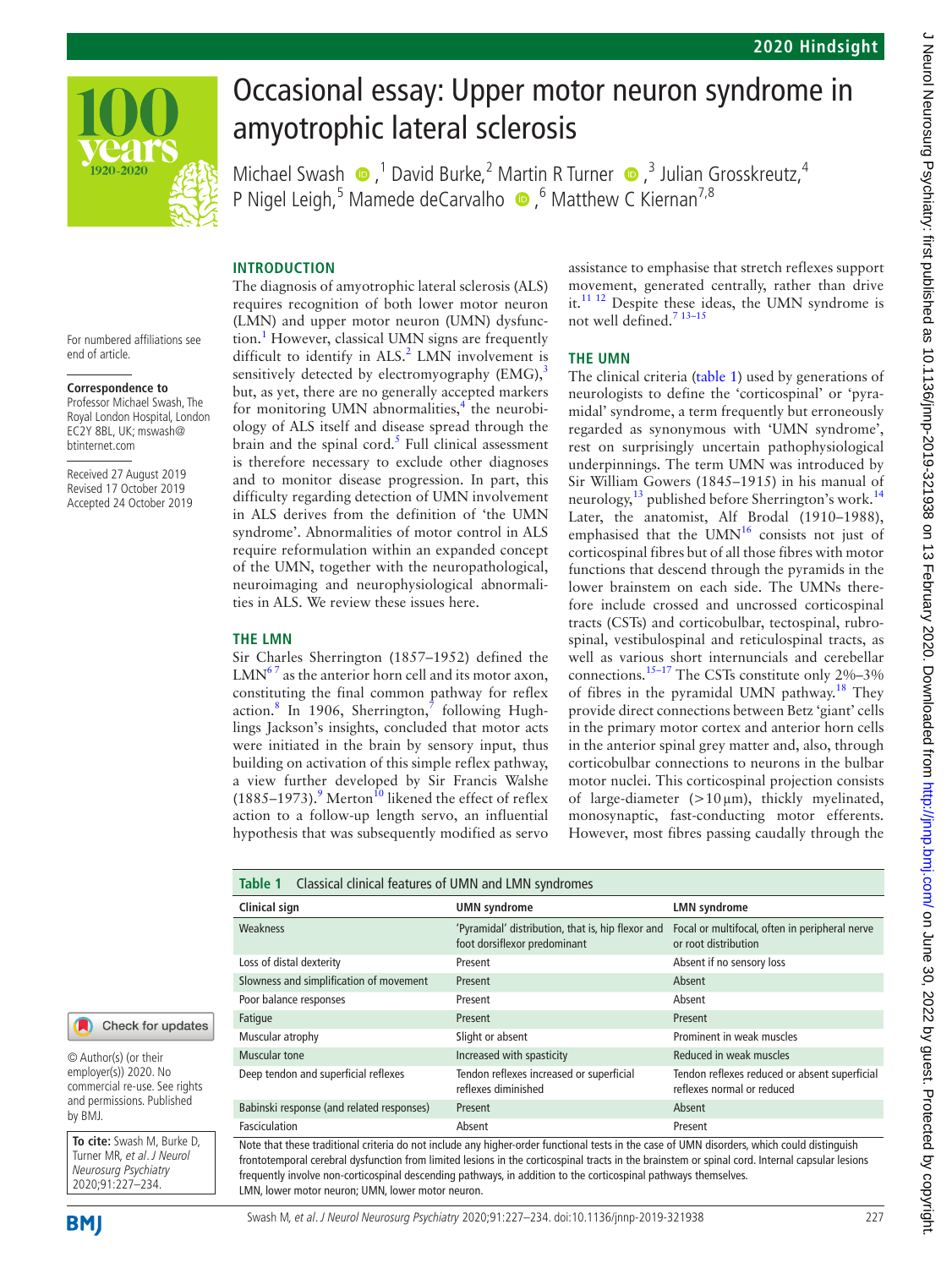pyramids are much smaller,  $\lt 4 \mu m$  in diameter.<sup>[9 18](#page-5-8)</sup> The majority of fibres in the medullary pyramids have indirect, polysynaptic projections to spinal interneurons and motoneurons. In addition to the well-known monosynaptic corticomotoneuronal projection, in cats, macaques and humans, corticospinal axons have disynaptic projections to upper-limb motoneuron pools through propriospinal neurons located in the C3–C4 levels. This relay allows the corticospinal command to be modulated before it reaches the segmental level through a combination of feedback from the moving limb and feedforward inhibition from supraspinal centres. Within these diverse efferent motor projections, there are additional descending fibres derived widely from the cerebral cortex, including the sensory cortex, that also project to interneurons and primary motor neurons in the anterior horns of the cord, as well as to sensory neurons in the dorsal horn. These descending projections modulate both sensory input to the cord and its motor output.<sup>[19](#page-5-16)</sup> In summary, the grey matter of the spinal cord is a busy place, and much of what goes on there is not under direct voluntary control. This is consistent with the semiautomatic nature of rapid object grasping. As  $Lemon<sup>19</sup>$  $Lemon<sup>19</sup>$  $Lemon<sup>19</sup>$  summarised, 'the descending pathways function as part of a large network rather than as separate controllers of the spinal cord' and 'the spinal cord functions as part of the brain not as its servant'. The clinical terms 'pyramidal syndrome' or UMN syndrome conceal a complex motor system. $915$ 

### **The clinician's corticospinal syndrome**

Hughlings Jackson<sup>20</sup> made detailed studies of the clinical features of hemiplegia in stroke. He drew attention not only to negative features, such as loss of strength and orienting responses, but also to positive features, such as increased muscular tone and a brisk knee jerk. The Babinski response was incorporated later ([table](#page-0-0) 1). $21-23$  In hemiplegia, Jackson recognised residual, voluntary limb motor function and characteristic resting limb and body postures. For these and other reasons, especially those related to his observation of the 'march of focal epilepsy', he concluded that movements were represented in the cerebral cortex and muscles in spinal segments, a view that remains generally accepted. $24$  Modern descriptions of lesions ascribed to the pyramidal pathway emphasise weakness, loss of dexterity, slowness and poverty of hand movements, brisk tendon reflexes, a spastic increase in muscle tone and the extensor plantar response ([table](#page-0-0) 1). Spasticity and weakness do not necessarily coexist, and probably relate to dysfunction in different pathways. Denny-Brown and Botterell<sup>25</sup> found that ablation of Brodmann cortical area 4 in the macaque led to flaccid hemiparesis, followed in a few days by increased tendon jerks and hypertonic distal limb segments, whereas ablation of Brodmann area 6 caused a more widespread hypertonus resembling the clinician's 'extrapyramidal rigidity<sup>725</sup> However, in the macaque, Fulton described spasticity, hemiparesis and apraxia after area 6 ablation.<sup>[26](#page-5-21)</sup> Much therefore depends on the site and the extent of any lesion in the motor system, and also on the ability of researchers to examine primates as fully as human subjects. Walshe<sup>[9](#page-5-8)</sup> reviewed these and earlier experiments, including early ablation studies in primates, $27$  and studies of electrical stimulation of the cere-bral cortex in humans.<sup>[28](#page-5-23)</sup> He drew the important conclusions that cortical electrical stimulation was likely to be dependent on the characteristics of the stimulation technique, a factor difficult to quantify.<sup>9</sup>

Tower $^{29}$  found that section of the pyramid at the medullary level in monkey caused a 'grave and general poverty of movement' and initial hypotonia. Fine, discrete movements were lost,

and there was impairment of aim and precision of movement performance, that is, poverty of movement with loss of dexterity. In the chimpanzee, but not in the monkey, a Babinski reflex could be elicited, and there was increased proprioceptive grasping in the upper limb. In searching for methods to alleviate Parkinsonian tremor, Bucy<sup>30 31</sup> surgically sectioned the human ipsilateral cerebral peduncle. There was less resultant paresis than anticipated and remarkable recovery occurred, but with persistent impairment of fine manipulative finger and hand movements. Electrical stimulation of the uninjured peduncle delineated a medial frontopontine bundle, associated with hand and forearm movements, and a more lateral temporopontine tract. Mid or upper cervical pyramidotomy, as reported by Lassek *et al*<sup>32</sup> for surgical alleviation of tremor, caused paralysis below the site of the lesion that gradually improved, with considerable residual impairment of upper-limb movements, weakness of foot dorsiflexion, increased tendon reflexes and a Babinski response.<sup>32</sup>

The functions of the complex motor pathways at the brainstem level were addressed by Lawrence and Kuypers in their now-classic primate experiments.[33–35](#page-5-27) After bilateral pyramidotomy at the olivopontine level that interrupted the corticospinal pathway from cortical area 4, climbing behaviour, as an example of whole body movement, was largely intact, but there was impaired speed and fluency. There was loss of dexterity of hands and digits in retrieving food rewards, and isolated actions, such as reaching and grasping, were also severely and permanently affected. Subsequent interruption of the ventromedial descending motor pathway in the medial reticular formation in the floor of the fourth ventricle, consisting of descending fibres from the tectum, the pontine and medullary medial reticular formation and the vestibular complex, caused loss of righting responses, impaired unsupported sitting, walking and climbing and of head, shoulder and trunk movement, but without loss of automatic hand grasping. Lesions of the magnocellular rubrospinal fibres in the lateral medullary brainstem pathway that project to the dorsolateral zones of the spinal anterior horns caused loss of ipsilateral hand movements, with a persistent posture of flexion of the arm and extension of the fingers. Bilateral pontine lesions caused similar abnormalities.

Lawrence and Kuypers' work confirmed that the brain motor system consists of much more than the CST and the primary motor cortex.<sup>33 34</sup> They concluded that the ventromedial brainstem pathways are the basic system by which the brain controls bodily movement, maintenance of posture, and integration of body-limb movements and locomotion, while the lateral brainstem pathway confers the ability to superimpose independent movements of the extremities, especially the hand, and the corticospinal pathways facilitate further fractionation of movement, especially finger movements. The lateral CSTs project to the intermediate internuncial zone of the ventral spinal grey matter, linked to motor neurons innervating muscles of the distal extremities. Corticospinal neurons originating in M1 project directly to these spinal motor neurons and to the ventromedial intermediate zone controlling trunk and limb–girdle muscles. In addition, some fibres in the CSTs originate in the primary somatosensory cortex and terminate in the spinal dorsal horn. Single corticomotoneurons and their pyramidal tract axons project to multiple muscles in the primate upper limb, though usually with a stronger projection to one muscle, stronger and more widespread to extensor muscles than flexors, and stronger distally than proximally.<sup>36</sup> There may be plasticity at the corticomotoneuronal synapse, since connectivity is altered by movement in primates, $37$  and segmental interneurons are active during voluntary movement.<sup>[38](#page-5-30)</sup>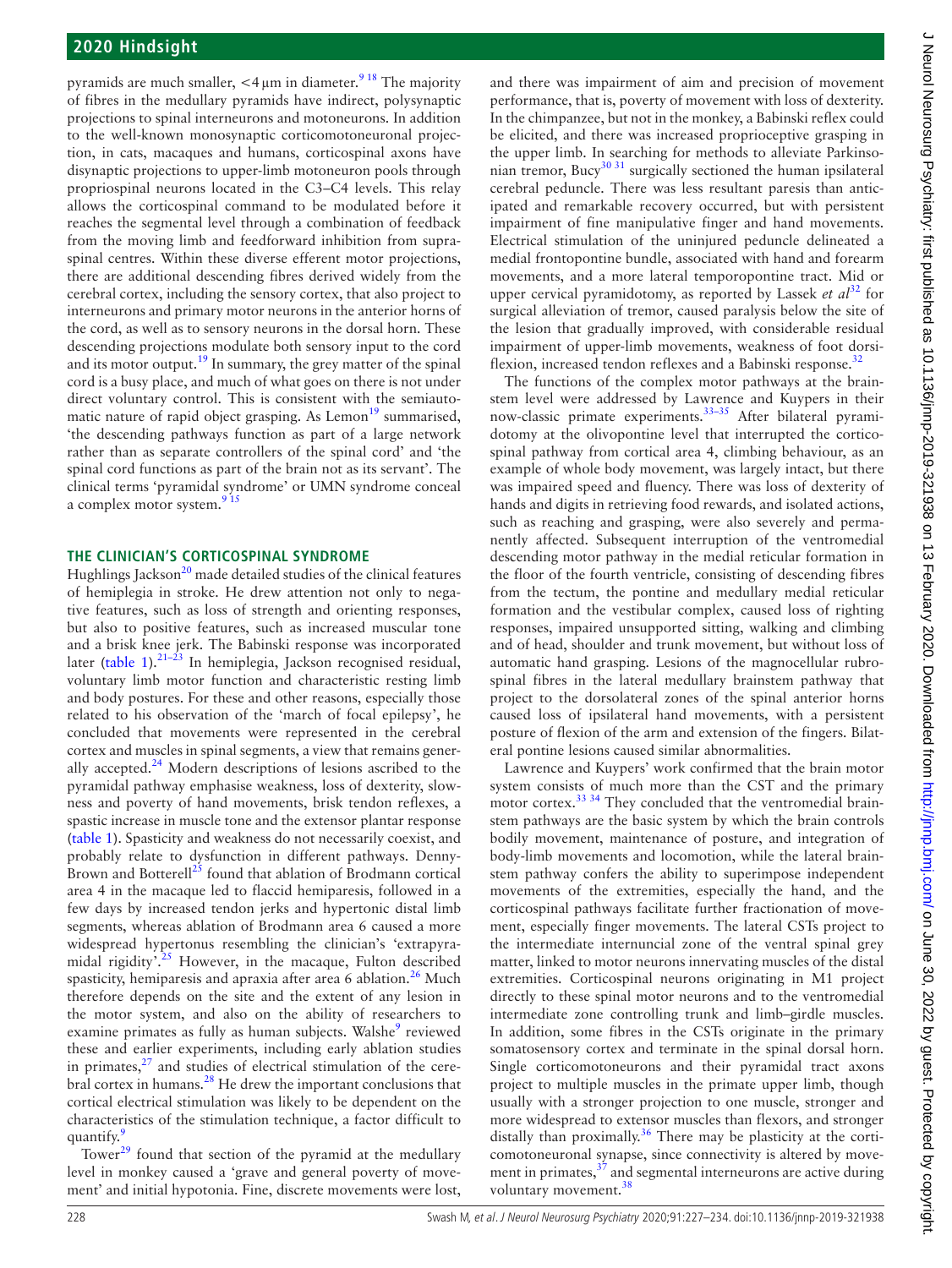As in the cat<sup>39</sup> and the macaque,<sup>40</sup> in human subjects the CST projects to upper cervical propriospinal neurons, which then relay some of the corticospinal command to upper-limb motor neurons[.41 42](#page-5-33) This allows updating of the motor command by sensory feedback from the moving limb.<sup>[43](#page-5-34)</sup> There seem to be no such projections to the intrinsic muscles of the hand.

# **The UMN deficit in ALS**

The UMN features ([table](#page-0-0) 1) in ALS are not typical of the classic UMN syndrome ([table](#page-0-0) 1). For example, the plantar responses may be downgoing, even in the presence of other classical UMN features.<sup>[2](#page-5-1)</sup> UMN lesions cause loss of the local extensor reflexes, such as the plantar reflex response, and also the abdominal and cremasteric reflexes, and disinhibition of the flexion withdrawal response, manifested by activation of extensor hallucis longus and therefore a dorsiflexor (extensor) Babinski toe response,<sup>4</sup> but this will depend on the force exerted by these opposing reflex systems, which may be disrupted by the motor network disorder in ALS. In In ALS, there is widespread involvement of the UMN<sup>[2](#page-5-1)</sup> beyond the archetypal corticospinal lesion familiar from internal capsular infarction.<sup>16 20</sup> Attribution of components of the motor syndrome in ALS specifically to UMN or LMN dysfunction is difficult since both are usually present. LMN features often predominate, and spasticity and increased reflexes may be subtle.<sup>2</sup> The progressive pattern of LMN weakness and atrophy in ALS suggests a relatively orderly spread from a clinical site of origin,<sup>45</sup> perhaps representing spread by contiguity in spinal segments,<sup>46 47</sup> but 'skip lesion' weakness and atrophy also occur[,48 49](#page-5-38) and a central nervous system (CNS) origin for these phenomena has been proposed.[50](#page-5-39)

Kinnier Wilson $51$  taught that flexor muscles are earlier and more severely affected than extensors, although long extensors of the forearm are weakened before long flexors. In the hand, the abductor pollicis brevis and the first dorsal interroseous muscles are particularly susceptible, but the abductor digiti minimi is relatively spared. This 'split hand'<sup>[52](#page-5-41)</sup> has been linked to the dense corticospinal innervation of the more susceptible muscles $53$  associated with their importance in thumb movement and grasping, $50$  but this pattern of wasting is inconstant and other, perhaps related, explanations are possible.<sup>[54](#page-6-0)</sup> The motor syndrome in ALS includes abnormalities of stance and balance and of foot placement, sometimes with features consistent with loss of orienting reflexes.<sup>55</sup> Hand and finger movements are often markedly affected, with loss of dexterity and slowness of movement, sometimes described as clumsiness, in addition to objective weakness of grasp and other hand and finger movements. The gait is also clumsy and unreactive to barriers, as in managing ambulation over a rough surface. When there is bulbar involvement, the normal precise coordination of respiratory pattern, voice, speech, swallowing, saliva management and facial movement is impaired, causing degradation and coarseness of all these functions. These deficits result from degeneration of small-fibre propriospinal rather than corticospinal motor pathways and their central network connections, as shown by the Lawrence and Kuypers experiments described previously.

## **Higher-order functional motor deficits in ALS**

Loss of dexterity is a well-recognised feature of the UMN syndrome in stroke.<sup>[56](#page-6-2)</sup> When the CST is damaged, recovery of the function of intrinsic muscles of the hand is less reliant on oligosynaptic corticospinal and other descending inputs because they are the only upper-limb muscles to receive an exclusively monosynaptic (and lateralised) corticospinal input.<sup>42</sup> In his textbook,

Kinnier Wilson commented on prominent 'awkwardness of fine finger movements' in the early stages of ALS, despite only slight weakness and the absence of spasticity'.<sup>51</sup> This forgotten observation suggests a higher-order motor defect, or apraxia, associated with frontotemporal cortical atrophy and the associated tract degeneration that characterise the CNS disorder in ALS and ALS-FTLD (frontotemporal lobar dementia). Higherorder motor deficits are particularly evident in behavioural variant FTLD, manifested by motor slowness and loss of intuitive, complex patterns of voluntary movement and dominated by a prominent frontal executive syndrome with frontal and prefrontal cortical atrophy, with or without an associated ALS syndrome.

The term apraxia has not been applied to the motor disorder in ALS perhaps because this extends the concept of apraxia beyond its classical definition as a higher-order motor disorder in the absence of focal neurological signs, especially weakness or sensory loss.<sup>[57 58](#page-6-3)</sup> However, in modern usage, apraxia due to loss of specialised cortical function from focal lesion or degeneration has been termed 'hodological apraxia', and disconnection syndrome due to fibre tract degeneration has been termed 'topological apraxia'.[59](#page-6-4) Cortical and pathway lesions may induce increased or decreased excitability in the damaged motor system.<sup>[59](#page-6-4)</sup> Recognition of higher-level motor disturbances in ALS extends understanding of the UMN or central motor dysfunction. Patients with ALS require marked effort to achieve adequate velocity and precision of movement, but retain the ability to imagine and describe motor components necessary to perform fine graduated movements. Thus, the core features of ideomotor apraxia are absent in  $ALS$ ,  $5758$  although they may be recognisable in ALS-FTLD. In ALS, the cortical disorder and secondary motor tract degeneration cause disconnection of the cerebral motor systems from the spinal cord motor systems, including propriospinal motor connections and proprioceptive control mechanisms. Disruption and slowness of movement in ALS result both from degeneration in descending motor pathways and loss of control mechanisms, for example, connections to basal ganglia and cerebellum that normally fine-tune the motor drive.

## **Neuropathology of the UMN in ALS**

Pathological studies of the CNS in ALS are inevitably limited to end-stage disease. The first descriptions of cellular pathology in the motor cortex and subcortical motor pathways derive from Marie, who, with Charcot, described 'atrophy of the large pyramidal cells of the cortex', loss of these cells and 'numerous granular bodies' in the subcortical white matter, interpreted as degenerating corticofugal fibres.<sup>60 61</sup> Degeneration of corticofugal fibres was traced through the internal capsule into the cerebral peduncles, the medullary pyramids and the spinal cord but was not seen at a higher level,  $62-64$  in contrast to the pattern of degeneration following vascular lesions of the motor cortex in which the process progressed caudally, a 'dying forward' process.<sup>[60](#page-6-5)</sup> Marie therefore dismissed the notion that, in ALS, degeneration of the CST proceeds caudally from the motor cortex to the spinal cord, in parallel with loss of spinal motor neurons: 'Unfortunately, gentlemen, this seductive theory very imperfectly explains the morbid process which produces ALS and serious objections may be made to its adoption'. $60$  This puzzle remains unresolved'[65](#page-6-7) but is consistent with emerging concepts of ALS as a network connectivity disorder.

There is variable loss of pyramidal neurons in ALS, particularly Betz cells, in the primary motor cortex and surrounding areas, $63,64,66-69$  but cerebral pathology is not solely restricted to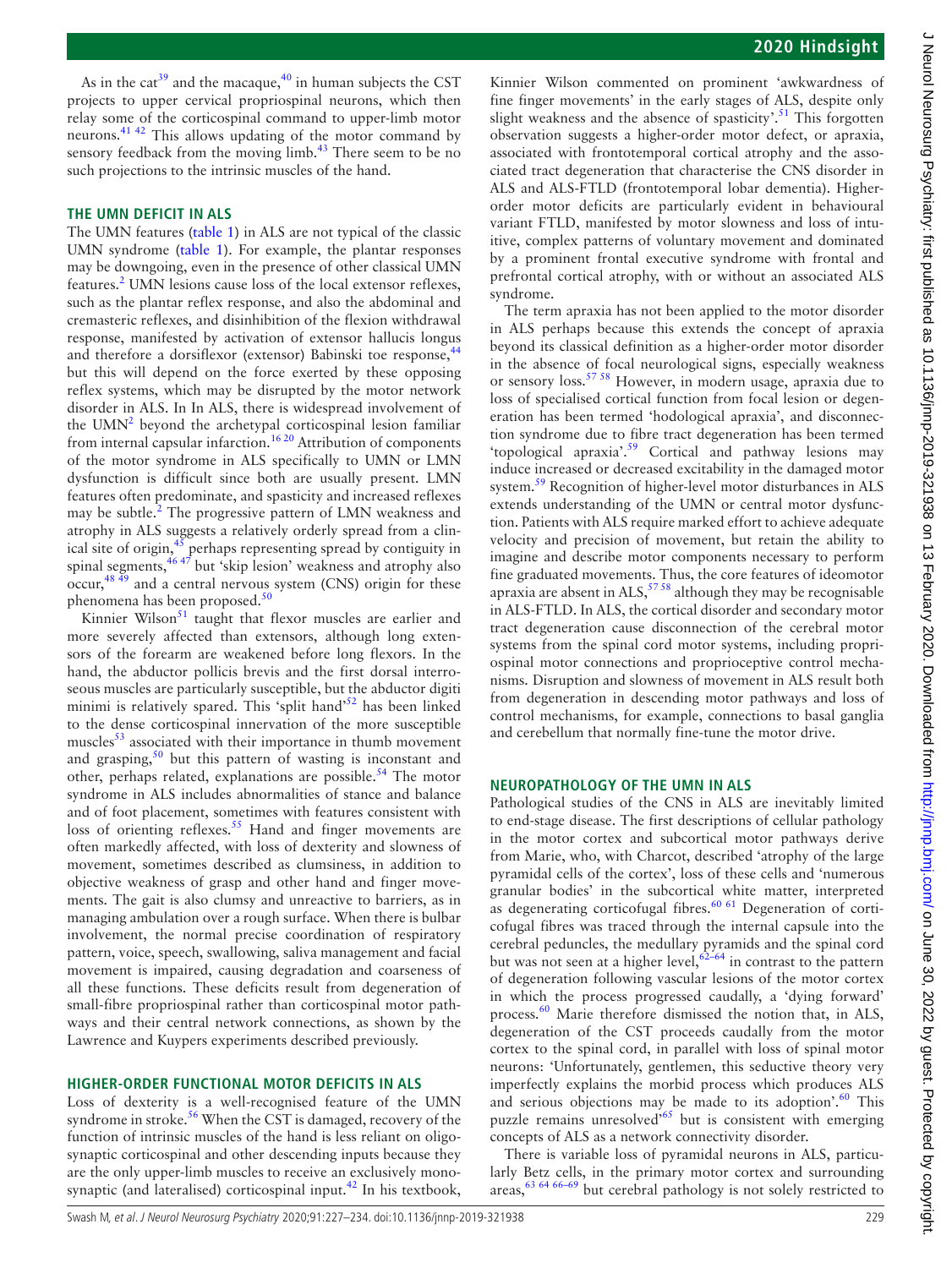the primary motor cortex.<sup>[7 64](#page-5-7)</sup> In ALS-FTLD syndromes, there is marked frontal atrophy; with neuronal loss in layers 2, 3 and 5, 'status spongiosus', astrogliosis and microglial proliferations as coindicators of widespread pathology. At autopsy, abnormalities in ALS are widespread in central motor pathways. loss of pyramidal neurons in layers 4 and 5 of the primary motor cortex and of cortical peptidergic and GABAergic (gamma-amino-butyric acid) interneurons<sup>70 71</sup> is controversial,<sup>72</sup> but loss of pyramidal cells and interneurons extends to cortical areas 4, 9 and 24. Loss of cortical pyramidal neurons and interneurons in distant, indirectly connected cortical areas is consistent with the notion that ALS and FTLD are related anterior brain degenerations. Selective susceptibility of long axons, as a concept,  $73$  has been superseded by the notion of vulnerability of functionally related neuronal and glial networks associated with TDP43 deposits in remaining neurons. It is difficult to correlate clinical phenotypes with motor or frontal cortical or CST pathology in  $ALS.\overline{63-66}$ Indeed, in progressive muscular atrophy (PMA), despite little or no clinical evidence of UMN involvement, there is almost universal pathological evidence of CST degeneration,  $7475$ perhaps clinically undetectable due to the extent of LMN loss and muscle atrophy.

Overall, therefore, the pathological evidence points towards a process of axonal degeneration. Occasionally, MRI reveals a striking signal change in the cerebral  $\text{CSTs}$ <sup>[76](#page-6-13)</sup> but whether or not this represents Wallerian degeneration, a progressive anterograde degeneration of axons in reaction to injury, is unclear.<sup>77782</sup> However, blocking the molecular pathways that contribute to Wallerian degeneration does not modulate neurodegeneration in mouse ALS models.[79](#page-6-15) Neuronal cell bodies and axons in CNS motor pathways seem to be involved together.

Intracellular inclusions containing ubiquitin, p62 and abnormal TDP-43 are far less marked in cortical motor neurons than in somatic motor neurons of the brainstem and spinal cord, or in neurons in layers 2, 3 and 5 in the prefrontal and temporal regions in FTLD and ALS-FTLD. Altered TDP-43 probably drives degeneration in the CST. Abnormalities in Betz cells and pyramidal cells of the primary motor cortex in sporadic and familial ALS, and in ALS-FTLD, include fragmentation, vacuolation, atrophy of apical dendrites, loss of spines, apical dendrite retraction and loss of postsynaptic densities.<sup>80-83</sup> Studies in animal models suggest that dendritic pathology is an early, indeed presymptomatic feature of  $\text{ALS}^{84-86}$  and that TDP-43 cytoplasmic mislocalisation is associated with a reduc-tion in dendritic spine density.<sup>[86](#page-6-18)2</sup> How far these observations mirror the evolution of pathology in human ALS is uncertain.<sup>[87](#page-6-19)</sup> In summary, there is incomplete understanding of the dynamics of UMN degeneration in ALS.<sup>65</sup> Genetic heterogeneity and the wide variation in the distribution and burden of UMN pathology across the ALS and ALS-FTLD syndromes suggest marked variability in the underlying dynamic processes, even in clinically similar ALS syndromes.<sup>8</sup>

## **Structural biochemistry of the UMN in ALS**

Neurofilaments (NFs) are components of the neuronal cytoskeleton, classified by molecular weight into light chain, heavy chain and intermediate chain. Raised cerebrospinal fluid (CSF) and blood levels have been demonstrated in many CNS diseases, correlated with the clinical intensity and presumably reflecting the rate of neuronal and axonal loss. $89$  In the earliest reports of raised CSF NF levels seen in ALS, it was noted that levels were highest in those with UMN signs. $9091$  This was replicated in larger patient series, in which a strong relationship to rate of



**Figure 1** DTI in ALS. DTI is a non-invasive, in vivo application of MRI that is sensitive to a reduction in unidirectional water movement associated with the loss of large white matter tract integrity arising through a variety of brain pathologies. In ALS, there is a consistent reduction in a quantifiable metric known as fractional anisotropy, which is most consistently spatially localised to the caudal corticospinal tract and interhemispheric motor fibres of the corpus callosum (marked on the images here in yellow and orange over the background DTI white matter tract skeleton, shown in green). ALS, amyotrophic lateral sclerosis; DTI, diffusion tensor imaging.

<span id="page-3-0"></span>increasing disability was confirmed. $92$  The assumption that high CSF levels in ALS reflect CST damage was tested using paired diffusion tensor imaging (DTI) measures, but the results showed limited<sup>[5](#page-5-4)</sup> or no apparent association.<sup>93</sup> Additional CSF and bloodbased studies have reported only a weak distinction between NF levels and clinical UMN versus LMN involvement in  $ALS$ .  $94\frac{94\frac{95}{95}}{25}$ 

#### **Imaging in ALS: widespread UMN abnormalities**

Macroscopic postmortem cerebral atrophy is strikingly limited in ALS. Localised, 'knife-edge', atrophic, precentral gyri are seen in slowly progressive cases, especially in primary lateral sclerosis (PLS), a syndrome in which degeneration is clinically limited to the UMN.<sup>96</sup> Automated volumetric MRI studies in ALS may detect diffuse frontal cerebral atrophy, especially associated with cognitive impairment, $97-99$  but there is currently only limited evidence supporting somatotopic motor cortical atrophy in relation to regional motor disability.<sup>99 100</sup> In some patients, there is hyperintensity in the CSTs in T2-weighted MRI, $^{101}$  $^{101}$  $^{101}$ but with weak clinical correlation.<sup>102</sup> However, T2-based MRI signal analysis, using DTI, has confirmed consistent loss of CST integrity more consistently related to classic clinical UMN involvement.<sup>103</sup> Linkage of primary motor cortical atrophy and clinical UMN signs is strengthened by magnetic resonance (MR) spectroscopy, using reduced N-acetylaspartate levels as a surrogate marker for neuronal loss, both in region-of-interest<sup>104</sup> and whole-brain studies.<sup>[105](#page-6-33)</sup> Interhemispheric motor cortical fibres in the central corpus callosum [\(figure](#page-3-0) 1) are consistently involved in ALS,  $^{106-108}$  especially in PLS. $^{109-110}$  DTI changes correlate with clinical and transcortical magnetic stimulation studies of UMN involvement,  $107 109 111$  and Wallerian degeneration with microglial infiltration has been suggested as a correlate of these white matter tract MRI changes.<sup>112</sup><sup>113</sup>

White matter tract damage in ALS ([figure](#page-3-0) 1) is invariably bilateral in DTI studies and extends far beyond the pyramidal tracts and the corpus callosum, even in patients studied soon after the onset of focally restricted symptoms.<sup>114</sup> Structural studies focused beyond the cortical grey matter in ALS have shown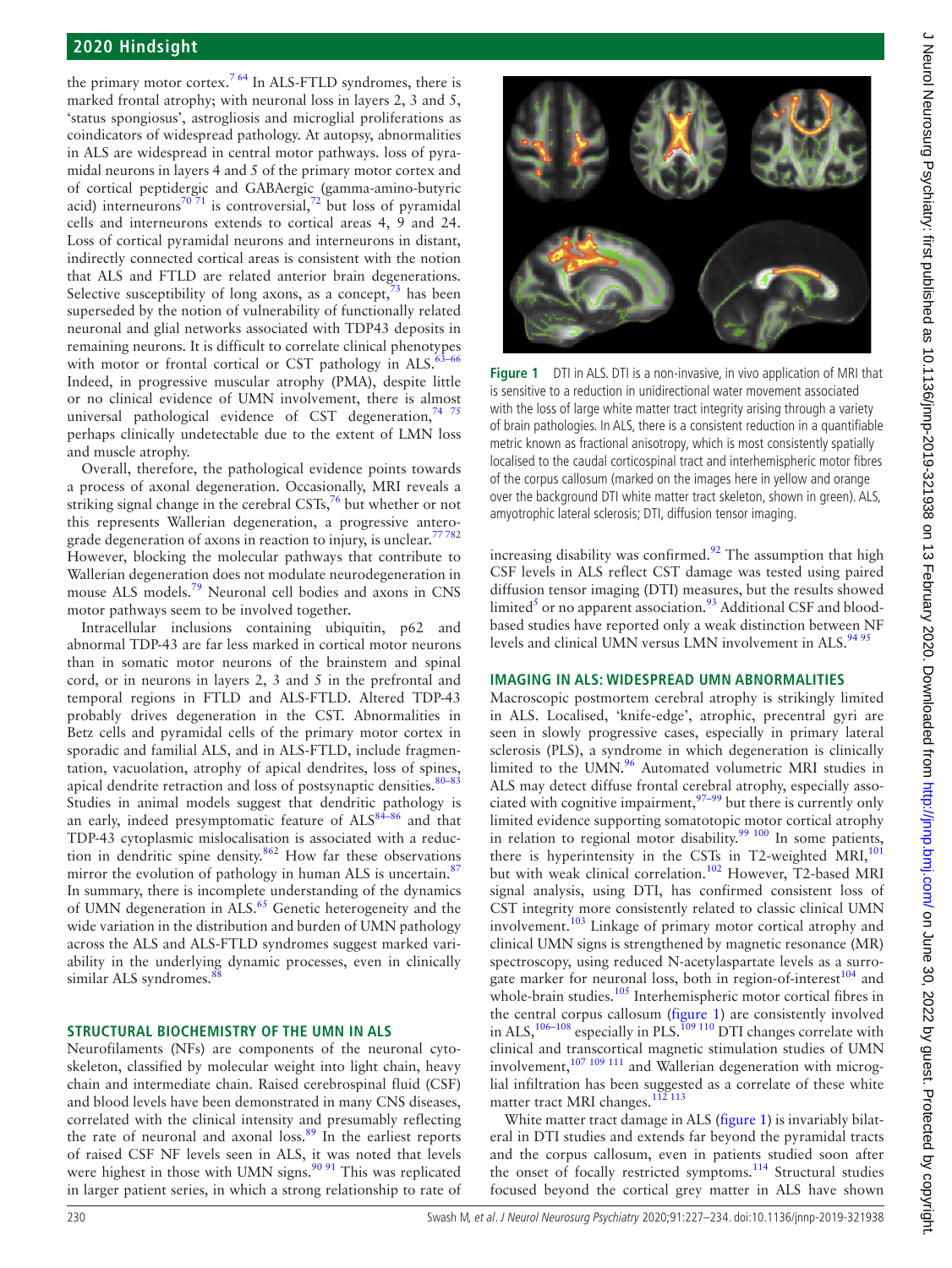associated changes in basal ganglia, $\frac{99}{2}$  particularly in the thalami, points of integration with widespread frontotemporal cortical involvement in the course of the disease.<sup>115</sup> MRI has confirmed the neuropathological finding that in PMA there is typically also subclinical degeneration of the pyramidal pathway.<sup>7</sup>

Neuroimaging markers and disability in ALS are poorly correlated, reflecting dependence of the ALS Functional Rating Scale on LMN loss. $116$  Functional brain imaging with positron emission tomography (PET), using radiotracers sensitive to glucose metabolism and blood flow, has also demonstrated brain changes beyond primary motor regions.<sup>[117 118](#page-6-41)</sup> Blood flow PET during performance of a focused upper-limb task revealed cortical activation extending to facial areas of the motor cortex, implying an alteration in local circuit neurophysiology, whether compensatory or a primary pathological process.<sup>1</sup> Subsequent ligand PET studies using flumazenil as a marker of GABAergic inhibitory receptors showed loss of binding in motor and premotor regions in ALS, but with relative preservation in familial slowly progressive ALS.<sup>[120](#page-7-1)</sup> Combined DTI and functional MRI studies provide limited support for a more direct role of inhibitory interneuron loss in the pathogenesis of ALS, rather than a solely compensatory process,  $121$  and MR spectroscopy has provided limited evidence for reduced GABA-ergic (GABA-A) influence within the primary motor cortex.<sup>[122](#page-7-3)</sup>

Functional MRI based on regional patterns of synchronously fluctuating blood oxygenation level-dependent signal in the task-free, so-called resting state has revealed a network-based dysfunction underlying neurodegenerative disorders more broadly,<sup>123</sup> but also to ALS.<sup>124</sup> Resting-state network abnormalities, in the form of increased functional connectivity, are detectable in asymptomatic carriers of penetrant ALS-causing genetic variants.<sup>125</sup> Further, the unique temporal sensitivity of magnetoencephalography in demonstrating differences in beta-band cortical oscillations associated with the preparation, execution and recovery from motor activity<sup>[126](#page-7-7)</sup> promises to be potentially powerful for studies of corticomuscular coherence in analysing broader motor system 'connectome' dysfunction in ALS.<sup>[127](#page-7-8)</sup>

### **Neurophysiological studies of the UMN in ALS**

Early studies used transcranial electrical stimulation of the motor cortex[.128](#page-7-9) This induced depolarisation of large pyramidal neurons and showed absent or delayed cortical responses, confirming that the fast-conducting UMN tract was damaged in this disorder.<sup>129-131</sup> The central conduction time was found to be more frequently delayed in patients with UMN signs, $129$ and this test was more sensitive than clinical assessment in the identification of UMN dysfunction.<sup>129-131</sup> Transcranial magnetic stimulation $^{132}$  (TMS), which superseded electrical brain stimulation, induces an intracortical current causing a transmembrane ionic flow that induces preferential trans-synaptic excitation of pyramidal cells.<sup>133</sup> Motor cortical dysfunction, related to clinical findings, is detectable in  $\sim$ 70% of patients with ALS,<sup>[134](#page-7-13)</sup> and in  $\sim$ 30% of those with pure LMN presentations.<sup>[134 135](#page-7-13)</sup> In addition, in early ALS the cortical motor threshold is reduced in strong muscles, in particular in those with fasciculations.<sup>[134–138](#page-7-13)</sup> Short-interval intracortical inhibition (1–4ms), measured using a paired stimulus technique, is mediated by GABA-A interneu-ronal circuits and is reduced in ALS.<sup>[139 140](#page-7-14)</sup> An automated cortical threshold tracking technique, recording decreased motor amplitude in the target muscle, $141$  has shown that this is a consistent early marker of ALS and that it precedes clinical onset in superoxide dysmutase (SOD1) familial ALS. Furthermore, this abnormality is partially normalised by riluzole.<sup>142</sup> Peristimulus time histogram studies in early affected patients showed increased magnitude of excitatory postsynaptic potentials (EPSPs).<sup>[143](#page-7-17)</sup> Fasciculations, a typical marker of LMN dysfunction in ALS, can sometimes be evoked by  $TMS$ ,<sup>144</sup> probably representing LMN hyperexcitability.

Spasticity, a feature of the classical UMN syndrome, is a sign of alpha-corticomotoneuronal hyperexcitability.<sup>[39](#page-5-31)</sup> This membrane change is associated with stable membrane potentials (plateau potentials) that resist changes in response to peripheral inputs,<sup>145</sup> shown by analysing the variability of the LMN firing rate in ALS and PLS.<sup>146</sup> The cortical silent period, mainly representing cortical inhibition, $147$  is a period of EMG silence during muscle contraction following a motor response evoked by TMS. It tends to be shorter in ALS, especially early in disease progression.<sup>148</sup> The H-reflex, mirroring the monosynaptic tendon reflex, is abnormally consistent with clinical signs of UMN involvement, especially in analyses of the slope angle of its earliest rising phase.[149](#page-7-23) These changes are consistent with coupled UMN–LMN hyperexcitability. However, adapted interneuronal responses in the spinal cord resulting from reduced corticospinal input, leading to increased compensatory alphamotoneuron hyperexcitability, are also a possible mechanism.[150](#page-7-24) Hyperexcitability may be an early feature of neuronal degeneration but, also, a transitory adaptive process to compensate for neuronal loss, although the latter seems less likely.<sup>[127 151](#page-7-8)</sup> Current neurophysiological methods do not address function in most of the ancillary UMN pathways, as reviewed previously, that have a critical role in the disease process. In addition, the role of spinal cord UMN pathways, an integral component of the CNS, is not well defined.

## **Conclusions**

ALS is a disorder characterised by anterior brain neurodegeneration that seems to result from interactions between genetic and potential environmental risk factors, with striking clinical variability.<sup>[88](#page-6-20)</sup> Recognition of the UMN abnormality in ALS has always been difficult despite its importance for robust diagnosis.[1 3 4](#page-5-0) This reflects diagnostic emphasis on the classical clinical signs of internal capsular lesions as the epitome of the UMN syndrome. However, in ALS, frontal brain degeneration is widespread, with complex secondary efferent and commissural tract degenerations diffusely involving the brain motor network and its related connections. Involvement of other brain structures, including thalamic<sup>123</sup> and cerebellar changes,<sup>152</sup> the anterior horns in the spinal cord<sup>2</sup> and frontal cognitive abnormalities, is consistent with this concept of anterior brain degeneration. In ALS and ALS-FTLD, classical UMN features, as seen in focal brain lesions, are overwhelmed by anterior horn cell and inter-neuronal degeneration in the spinal cord<sup>[2](#page-5-1)</sup> and by higher-order functional motor deficits. The latter have been underestimated by ALS clinicians. Expansion of the concept of the UMN deficit in the ALS syndrome, including structural and functional brain imaging and neurophysiological assessment of cortical and deep white matter motor systems, will facilitate understanding of the functional deficits. Given the pathophysiological complexity of the UMN syndrome, it is not surprising that the full clinical syndrome is often not present in ALS, underlying the need for surrogate markers of UMN dysfunction. A wider concept of the UMN syndrome in ALS must be developed.

#### **Author affiliations**

<sup>1</sup>Barts and the London School of Medicine, QMUL, Instituto de Medicina Molecular, Faculdade de Medicina, Univeridade de Lisboa, London, UK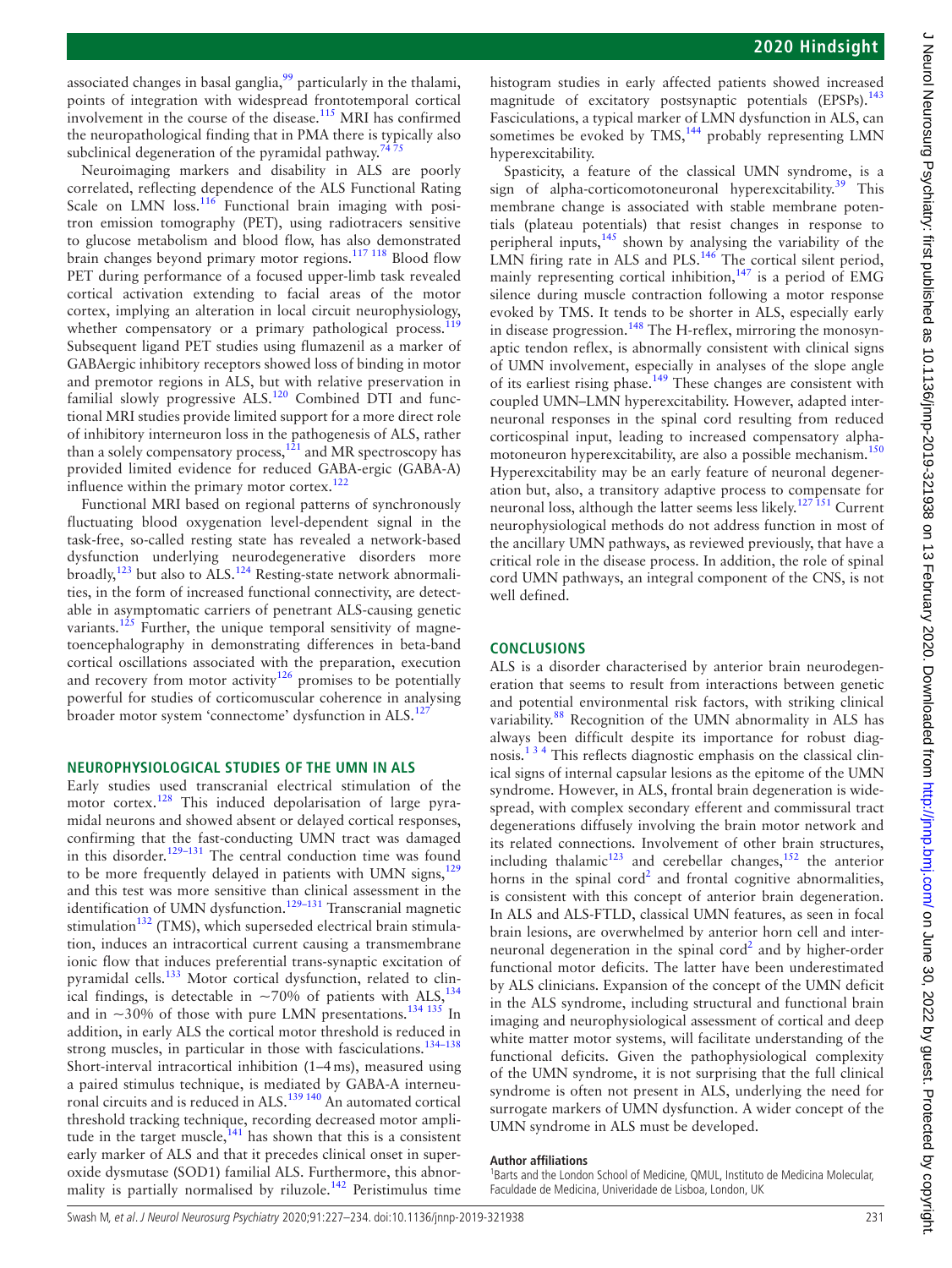# **2020 Hindsight**

<sup>2</sup>University of Sydney and Department of Neurology, Royal Prince Alfred Hospital, Sydney, New South Wales, Australia

<sup>3</sup>Nuffield Department of Clinical Neurosciences, University of Oxford, Oxford, UK <sup>4</sup>Universitätsklinikum Jena, Friedrich-Schiller-University Jena, Jena, Germany<br><sup>5</sup>Trafford Centre for Biomedical Besearch, Department of Neuroscience, Brig <sup>5</sup>Trafford Centre for Biomedical Research, Department of Neuroscience, Brighton and Sussex Medical School, University of Sussex, Brighton, UK

<sup>6</sup>Instituto de Fisiologia, Instituto de Medicina Molecular, Faculdade de Medicina, Univeridade de Lisboa, and Department of Neurosciences and Mental Health, Hospital de Santa Maria, Centro Hospitalar Universitário de Lisboa Norte, Lisbon, Portugal

<sup>7</sup>University of Sydney and Department of Neurology, Royal Prince Alfred Hospital, Sydney, New South Wales, Australia

<sup>8</sup>Neurology, Royal Prince Alfred Hospital, Camperdown, New South Wales, Australia

#### **Twitter** Matthew C Kiernan [@jnnp\\_bmj](https://twitter.com/jnnp_bmj)

**Contributors** The authors of this paper have each contributed to the ideas and writing that forms the manuscript in relation to their respective skills, knowledge and expertise. All authors reviewed the manuscript throughout its production and agreed on the final version.

**Funding** MCK receives funding support from the National Health and Medical Research Council of Australia Program (grant number 1132524), Partnership Project (number 1153439) and Practitioner Fellowship (number1156093). PNL is supported by funding from the European Union H2020 Program (grant number 633413), the MND Association, the Dunhill Trust and the Wellcome Trust. JG is supported by the Dt. Gesellschaft für Muskelkranke.

**Competing interests** None declared.

**Patient consent for publication** Not required.

**Provenance and peer review** Not commissioned; externally peer reviewed.

#### **ORCID iDs**

Michael Swash<http://orcid.org/0000-0002-8717-8914> Martin R Turner <http://orcid.org/0000-0003-0267-3180> Mamede deCarvalho<http://orcid.org/0000-0001-7556-0158>

#### **References**

- <span id="page-5-0"></span>1 Brooks BR. El Escorial World Federation of Neurology criteria for the diagnosis of amyotrophic lateral sclerosis. Subcommittee on Motor Neuron Diseases/ Amyotrophic Lateral Sclerosis of the World Federation of Neurology Research Group on Neuromuscular Diseases and the El Escorial 'Clinical limits of amyotrophic lateral sclerosis' workshop contributors. [J Neurol Sci](http://dx.doi.org/10.1016/0022-510x(94)90191-0) 1994;124 Suppl:96-107.
- <span id="page-5-1"></span>2 Swash M. Why are upper motor neuron signs difficult to elicit in amyotrophic lateral sclerosis? [J Neurol Neurosurg Psychiatry](http://dx.doi.org/10.1136/jnnp-2012-302315) 2012;83:659-62.
- <span id="page-5-2"></span>3 Carvalho MD, Swash M. Awaji diagnostic algorithm increases sensitivity of El Escorial criteria for ALS diagnosis. [Amyotroph Lateral Scler](http://dx.doi.org/10.1080/17482960802521126) 2009;10:53-7.
- <span id="page-5-3"></span>4 de Carvalho M, Dengler R, Eisen A, et al. Electrodiagnostic criteria for diagnosis of ALS. [Clin Neurophysiol](http://dx.doi.org/10.1016/j.clinph.2007.09.143) 2008;119:497–503.
- <span id="page-5-4"></span>5 Menke RAL, Gray E, Lu C-H, et al. CSF neurofilament light chain reflects corticospinal tract degeneration in ALS. [Ann Clin Transl Neurol](http://dx.doi.org/10.1002/acn3.212) 2015;2:748–55.
- <span id="page-5-5"></span>6 Liddell EGT, Sherrington CS. Recruitment and some other features of reflex inhibition. [Proc Roy Soc](http://dx.doi.org/10.1098/rspb.1925.0016) 1925;97B:488–518.
- <span id="page-5-7"></span>7 Sherrington CS. Integrative action of the nervous system. New Haven: Yale University Press, 1906: 1–411.
- <span id="page-5-6"></span>8 Sherrington CS. The correlation of reflexes and the principle of the common path. Brit Ass Rep 1904;74:728–41.
- <span id="page-5-8"></span>9 Walshe FMR. Chapters I-V: critical studies in neurology. Edinburgh: E & S Livingstone, 1948: 3–237.
- <span id="page-5-9"></span>10 Merton PA. Speculations on the servo-control of movement. In: Wolstenholme GEW, ed. The spinal cord, Ciba Foundation symposium. Churchill, London, 1953: 247–60.
- <span id="page-5-10"></span>11 Marsden CD, Merton PA, Morton HB. Servo action in human voluntary movement. [Nature](http://dx.doi.org/10.1038/238140a0) 1972;238:140–3.
- 12 Merton PA, man Nin. The first Carmichael memorial lecture. neurophysiology on man. [J Neurol Neurosurg Psychiatry](http://dx.doi.org/10.1136/jnnp.44.10.861) 1981;44:861-70.
- <span id="page-5-11"></span>13 Gowers W. A manual of diseases of the nervous system. London: J&A Churchill, 1886.
- <span id="page-5-12"></span>14 Sherrington CS. The mammalian spinal cord as an organ of reflex function. *Philos* Trans Roy Soc 1898;190B:45–186. see also abstract of Croonian Lecture in Proc Roy Soc 1897;61:220-1.
- <span id="page-5-14"></span>15 Phillips CG, Landau WM. Clinical neuromythology. VIII. Upper and lower motor neuron: the little old synecdoche that works. [Neurology](http://dx.doi.org/10.1212/WNL.40.6.884) 1990;40:884-6.
- <span id="page-5-13"></span>16 Brodal A. Neurological anatomy in relation to clinical medicine. Oxford: Oxford University Press, 1981: 180–293.
- 17 Holstege G. Somatic motoneurons and descending motor pathways: limbic and nolimbic components. In: Leigh PN, Swash M, eds. Motor neuron disease; biology and management. London: Springer-Verlag, 1995: 259–330.
- <span id="page-5-15"></span>18 Lassek AM. The human pyramidal tract. IV. A study of the mature, myelinated fibers of the pyramid. [J Comp Neurol](http://dx.doi.org/10.1002/cne.900760203) 1942;76:217-25.
- <span id="page-5-16"></span>19 Lemon RN. Descending pathways in motor control. [Annu Rev Neurosci](http://dx.doi.org/10.1146/annurev.neuro.31.060407.125547) 2008;31:195–218.
- <span id="page-5-17"></span>20 Jackson JH. Two lectures on hemiplegia. Lond Hosp Reports 1865;1:297-32.
- <span id="page-5-18"></span>21 Babinski MJ. Sur La reflexe cutanée plantaire dans certaines affections organiques de la systéme nerveux centrale. Paris: Société de Biologie, 1896: 48. 207–8.
- 22 Nathan PW, Smith MC. The Babinski response: a review and new observations. J [Neurol Neurosurg Psychiatry](http://dx.doi.org/10.1136/jnnp.18.4.250) 1955;18:250–9.
- 23 Wilkins RH, Brody IA. Babinski's sign. [Arch Neurol](http://dx.doi.org/10.1001/archneur.1967.00470280107013) 1967;17:441-5.
- <span id="page-5-19"></span>24 Grillner S, Hellgren J, Ménard A, et al. Mechanisms for selection of basic motor programs - roles for the striatum and pallidum. [Trends Neurosci](http://dx.doi.org/10.1016/j.tins.2005.05.004) 2005;28:364–70.
- <span id="page-5-20"></span>25 Denny-Brown D, Botterell EH. The motor functions of the Agranular frontal cortex. [Res Publ Assoc Res Nerv Ment Dis](http://www.ncbi.nlm.nih.gov/pubmed/18122905) 1948;27 (1 vol):235–345.
- <span id="page-5-21"></span>26 Fulton JF. A note on the definition of the 'frontal' and 'prefrontal' motor areas. Brain 1935;58:311–6.
- <span id="page-5-22"></span>27 Leyton ASF, Sherrington CS. Observations on the excitable cortex of the chimpanzee, orang-utan, and gorilla. [Exp Physiol](http://dx.doi.org/10.1113/expphysiol.1917.sp000240) 1917;11:135-222.
- <span id="page-5-23"></span>28 Penfield W, Boldrey E. Somatic motor and sensory representation in the cerebral cortex of man as studied by electrical stimulation. [Brain](http://dx.doi.org/10.1093/brain/60.4.389) 1937;60:389-443.
- <span id="page-5-24"></span>29 Tower SS. Pyramidal lesion in the monkey. [Brain](http://dx.doi.org/10.1093/brain/63.1.36) 1940;63:36-90.
- <span id="page-5-25"></span>30 Bucy PC. Is there a pyramidal tract. [Brain](http://dx.doi.org/10.1093/brain/80.3.376) 1957;80:376–92.
- 31 Bucy PC, Keplinger JE, Siqueira EB. Destruction of the 'Pyramidal Tract' in Man. [J](http://dx.doi.org/10.3171/jns.1964.21.5.0385)  [Neurosurg](http://dx.doi.org/10.3171/jns.1964.21.5.0385) 1964;21:385–98.
- <span id="page-5-26"></span>32 Lassek AM, Woolsey CN, Walker AE, et al. Symposium of inquiry: the pyramidal tract (moderator, Augustus rose). Neurology 1957;7:496–509.
- <span id="page-5-27"></span>33 Lawrence DG, Kuypers HG. The functional organization of the motor system in the monkey. I. The effects of bilateral pyramidal lesions. [Brain](http://dx.doi.org/10.1093/brain/91.1.1) 1968;91:1-14.
- 34 Lawrence DG, Kuypers HG. The functional organization of the motor system in the monkey. II. The effects of lesions of the descending brain-stem pathways. [Brain](http://dx.doi.org/10.1093/brain/91.1.15) 1968;91:15–36.
- 35 Lemon RN, Landau W, Tutssel D, et al. Lawrence and Kuypers (1968a, B) revisited: copies of the original filmed material from their classic papers in brain. [Brain](http://dx.doi.org/10.1093/brain/aws037) 2012;135:2290–5.
- <span id="page-5-28"></span>36 Fetz EE, Cheney PD. Postspike facilitation of forelimb muscle activity by primate corticomotoneuronal cells. [J Neurophysiol](http://dx.doi.org/10.1152/jn.1980.44.4.751) 1980;44:751–72.
- <span id="page-5-29"></span>37 Nishimura Y, Perlmutter SI, Eaton RW, et al. Spike-timing-dependent plasticity in primate corticospinal connections induced during free behavior. [Neuron](http://dx.doi.org/10.1016/j.neuron.2013.08.028) 2013;80:1301–9.
- <span id="page-5-30"></span>38 Perlmutter SI, Maier MA, Fetz EE. Activity of spinal interneurons and their effects on forearm muscles during voluntary wrist movements in the monkey. [J Neurophysiol](http://dx.doi.org/10.1152/jn.1998.80.5.2475) 1998;80:2475–94.
- <span id="page-5-31"></span>39 Lundberg A. Descending control of forelimb movements in the cat. [Brain Res Bull](http://dx.doi.org/10.1016/S0361-9230(99)00151-3) 1999;50:323–4.
- <span id="page-5-32"></span>40 Kinoshita M, Matsui R, Kato S, et al. Genetic dissection of the circuit for hand dexterity in primates. [Nature](http://dx.doi.org/10.1038/nature11206) 2012;487:235-8.
- <span id="page-5-33"></span>41 Pierrot-Deseilligny E. Propriospinal transmission of part of the corticospinal excitation in humans. [Muscle Nerve](http://dx.doi.org/10.1002/mus.1240) 2002;26:155-72.
- <span id="page-5-43"></span>42 Pierrot-Deseilligny E, Burke D. The circuitry of the human spinal cord: spinal and corticospinal mechanisms of movement. New York: Cambridge University Press, 2012: 606.
- <span id="page-5-34"></span>43 Tohyama T, Kinoshita M, Kobayashi K, et al. Contribution of propriospinal neurons to recovery of hand dexterity after corticospinal tract lesions in monkeys. Proc Natl [Acad Sci U S A](http://dx.doi.org/10.1073/pnas.1610787114) 2017;114:604–9.
- <span id="page-5-35"></span>44 Kugelberg E, Eklund K, Grimby L. An electromyographic study of the nociceptive reflexes of the lower limb. Mechanism of the plantar responses. [Brain](http://dx.doi.org/10.1093/brain/83.3.394) 1960;83:394–410.
- <span id="page-5-36"></span>45 Swash M. Vulnerability of lower brachial myotomes in motor neurone disease: a clinical and single fibre EMG study. [J Neurol Sci](http://dx.doi.org/10.1016/0022-510x(80)90025-8) 1980;47:59-68.
- <span id="page-5-37"></span>46 Swash M, Leader M, Brown A, et al. Focal loss of anterior horn cells in the cervical cord in motor neuron disease. [Brain](http://dx.doi.org/10.1093/brain/109.5.939) 1986;109(Pt 5):939-52.
- 47 Ravits JM, La Spada AR. ALS phenotype heterogeneity, focality, and spread: deconstructing motor neuron degeneration. [Neurology](http://dx.doi.org/10.1212/WNL.0b013e3181b6bbbd) 2009;73:805-11.
- <span id="page-5-38"></span>48 Sekiguchi T, Kanouchi T, Shibuya K, et al. Spreading of amyotrophic lateral sclerosis lesions--multifocal hits and local propagation? [J Neurol Neurosurg Psychiatry](http://dx.doi.org/10.1136/jnnp-2013-305617) 2014;85:85–91.
- 49 Swash M. How does ALS spread between neurones in the CNS? J Neurol Neurosurg [Psychiatry](http://dx.doi.org/10.1136/jnnp-2012-303992) 2013;84:116–7.
- <span id="page-5-39"></span>50 Eisen A, Kuwabara S. The split hand syndrome in amyotrophic lateral sclerosis. [J](http://dx.doi.org/10.1136/jnnp-2011-301456)  [Neurol Neurosurg Psychiatry](http://dx.doi.org/10.1136/jnnp-2011-301456) 2012;83:399–403.
- <span id="page-5-40"></span>51 Wilson SAK. Chapter 54: Amyotrophic lateral sclerosis. In: Neurology. London: Edward Arnold, 1940: 1007–32.
- <span id="page-5-41"></span>52 Wilbourn AJ. The 'split hand syndrome' [Muscle Nerve](http://dx.doi.org/10.1002/(SICI)1097-4598(200001)23:1<138::AID-MUS22>3.0.CO;2-7) 2000;23:138.
- <span id="page-5-42"></span>53 Kuwabara S, Sonoo M, Komori T, et al. Dissociated small hand muscle atrophy in amyotrophic lateral sclerosis: frequency, extent, and specificity. [Muscle Nerve](http://dx.doi.org/10.1002/mus.20949) 2008;37:426–30.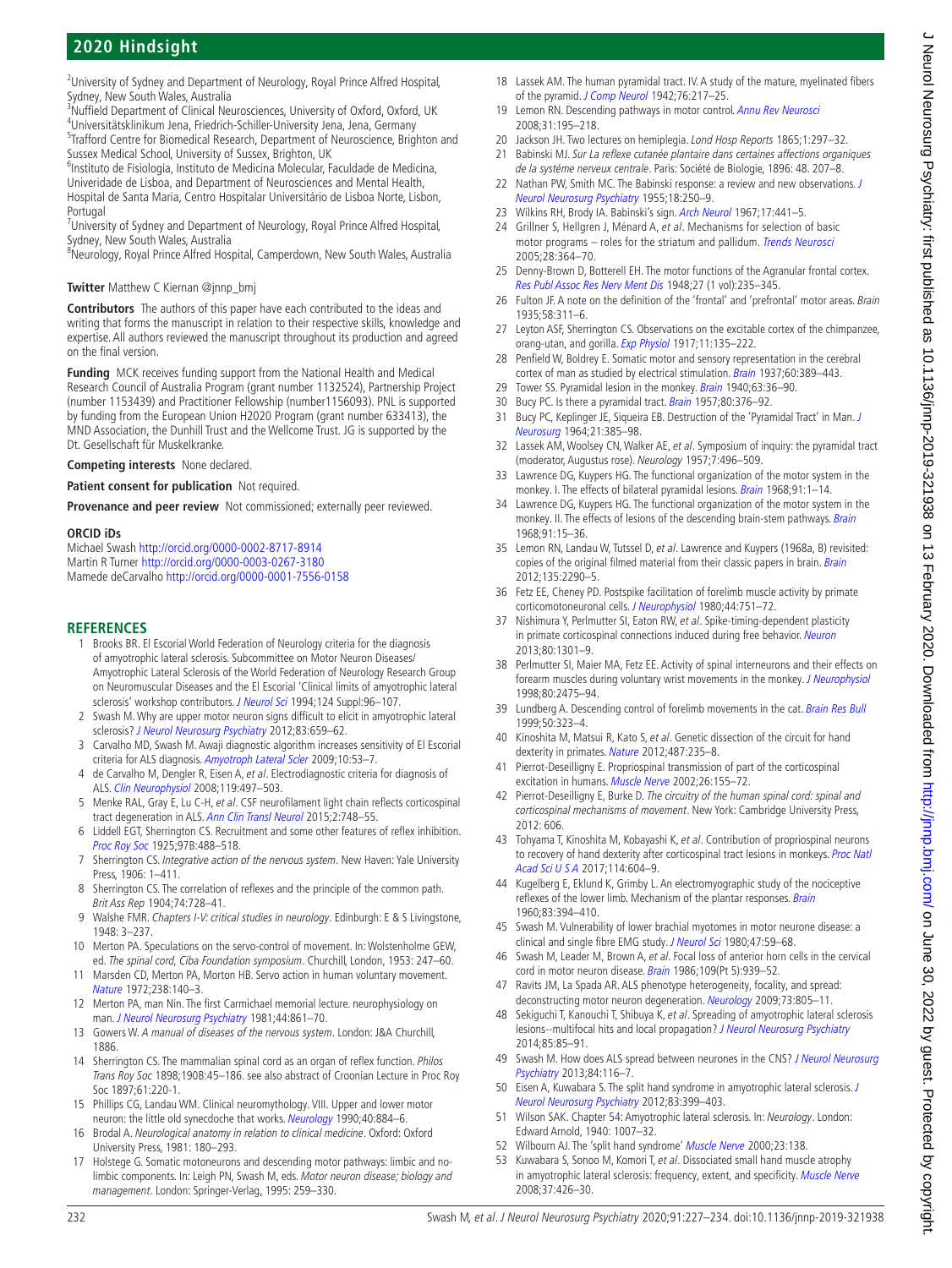- <span id="page-6-0"></span>54 de Carvalho M, Swash M. The split hand in amyotrophic lateral sclerosis: a possible role for the neuromuscular junction. Amyotroph Lateral Scler Frontotemporal [Degener](http://dx.doi.org/10.1080/21678421.2019.1606245) 2019;20:368–75.
- <span id="page-6-1"></span>55 Desai J, Swash M. Extrapyramidal involvement in amyotrophic lateral sclerosis: backward falls and retropulsion. [J Neurol Neurosurg Psychiatry](http://dx.doi.org/10.1136/jnnp.67.2.214) 1999;67:214-6.
- <span id="page-6-2"></span>56 Burke D, Wissel J, Donnan GA. Pathophysiology of spasticity in stroke. [Neurology](http://dx.doi.org/10.1212/WNL.0b013e31827624a7) 2013;80:S20–6.
- <span id="page-6-3"></span>57 Leiguarda R. Chapter 17: Apraxias as traditionally defined. In: Freund H-J, Jeannerod M, Hallett M, eds. Higher-Order motor disorders: from neuroanatomy and neurobiology to clinical neurology. Oxford: Oxford University Press, 2005: 303–38.
- 58 Liepmann H. Das Krankheitsbild der Apraxie ("motorischen Asymbolie") auf Grund eines Falles von einseitiger Apraxie (Fortsetzung.) pp. 117–132. [Eur Neurol](http://dx.doi.org/10.1159/000221497) 1900;8:117–32.
- <span id="page-6-4"></span>59 Catani M, ffytche DH. The rises and falls of disconnection syndromes. [Brain](http://dx.doi.org/10.1093/brain/awh622) 2005;128:2224–39.
- <span id="page-6-5"></span>60 Marie P. Lectures on diseases of the spinal cord. New Sydenham Society, London, lecture XXXVIII. Amyotrophic Lateral Sclerosis 1885:467–74.
- 61 Charcot JM, Marie P. Deux Nouveau cas de la sclérose amyotrophique latérale suivis d'autopsie. Arch Neurol 1885:101–35.
- <span id="page-6-6"></span>62 Bertrand L, Van Bogaert L. La Sclérose Amyotrophique Latérale (anatomie pathologique). Rev Neurol 1925;32:779–806.
- <span id="page-6-8"></span>63 Davison C. Amyotrophic lateral sclerosis: origin and extent of the upper motor neuron lesion. Arch NeurPsych 1941;46:1039–56.
- 64 Brownell B, Oppenheimer DR, Hughes JT. The central nervous system in motor neurone disease. [J Neurol Neurosurg Psychiatry](http://dx.doi.org/10.1136/jnnp.33.3.338) 1970;33:338-57.
- <span id="page-6-7"></span>65 Baker MR. ALS - dying forward, backward or outward? [Nat Rev Neurol](http://dx.doi.org/10.1038/nrneurol.2013.221-c1) 2014;10:660.
- 66 Lawyer T, Netsky MG. Amyotrophic lateral sclerosis: a clinico-anatomic study of 53 cases. Arch Neurol 1953;69:171–93.
- 67 Smith MC. Nerve fibre degeneration in the brain in amyotrophic lateral sclerosis. J [Neurol Neurosurg Psychiatry](http://dx.doi.org/10.1136/jnnp.23.4.269) 1960;23:269–82.
- 68 Martin J, Swash M. Alternative Approaches to the Pathology of Motor Disease. In: Leigh PN, Swash M, eds. Motor neuron disease: biology and management. Verlag, London: Springer, 1985: 119–61.
- 69 Chou S. Pathology of Motor System Disorder. In: Leigh PN, Swash M, eds. Motor neuron disease: biology and management. Verlag, London: Springer, 1995: 53–92.
- <span id="page-6-9"></span>70 Nihei K, McKee AC, Kowall NW. Patterns of neuronal degeneration in the motor cortex of amyotrophic lateral sclerosis patients. [Acta Neuropathol](http://dx.doi.org/10.1007/BF00454899) 1993;86:55–64.
- 71 Maekawa S, Al-Sarraj S, Kibble M, et al. Cortical selective vulnerability in motor neuron disease: a morphometric study. [Brain](http://dx.doi.org/10.1093/brain/awh132) 2004;127:1237-51.
- <span id="page-6-10"></span>72 Gredal O, Pakkenberg H, Karlsborg M, et al. Unchanged total number of neurons in motor cortex and neocortex in amyotrophic lateral sclerosis: a stereological study. [J](http://dx.doi.org/10.1016/S0165-0270(99)00175-2)  [Neurosci Methods](http://dx.doi.org/10.1016/S0165-0270(99)00175-2) 2000;95:171–6.
- <span id="page-6-11"></span>73 Cavanagh JB. The problems of neurons with long axons. [The Lancet](http://dx.doi.org/10.1016/S0140-6736(84)92457-7) 1984;323:1284–7.
- <span id="page-6-12"></span>74 Ince PG, Evans J, Knopp M, et al. Corticospinal tract degeneration in the progressive muscular atrophy variant of ALS. [Neurology](http://dx.doi.org/10.1212/01.WNL.0000058901.75728.4E) 2003;60:1252-8.
- 75 Rosenbohm A, Müller H-P, Hübers A, et al. Corticoefferent pathways in pure lower motor neuron disease: a diffusion tensor imaging study. [J Neurol](http://dx.doi.org/10.1007/s00415-016-8281-2) 2016;263:2430-7.
- <span id="page-6-13"></span>76 Ellis CM, Simmons A, Dawson JM, et al. Distinct hyperintense MRI signal changes in the corticospinal tracts of a patient with motor neuron disease. Amyotroph Lateral [Scler Other Motor Neuron Disord](http://www.ncbi.nlm.nih.gov/pubmed/12365068) 1999;1:41–4.
- <span id="page-6-14"></span>77 Adalbert R, Coleman MP. Review: axon pathology in age-related neurodegenerative disorders. [Neuropathol Appl Neurobiol](http://dx.doi.org/10.1111/j.1365-2990.2012.01308.x) 2013;39:90–108.
- 78 Yaron A, Schuldiner O. Common and divergent mechanisms in developmental neuronal remodeling and dying back neurodegeneration. [Curr Biol](http://dx.doi.org/10.1016/j.cub.2016.05.025) 2016;26:R628–39.
- <span id="page-6-15"></span>79 Conforti L, Gilley J, Coleman MP. Wallerian degeneration: an emerging axon death pathway linking injury and disease. [Nat Rev Neurosci](http://dx.doi.org/10.1038/nrn3680) 2014;15:394-409.
- <span id="page-6-16"></span>80 Hammer RP, Tomiyasu U, Scheibel AB. Degeneration of the human Betz cell due to amyotrophic lateral sclerosis. [Exp Neurol](http://dx.doi.org/10.1016/0014-4886(79)90129-8) 1979;63:336-46.
- 81 Horoupian DS, Thal L, Katzman R, et al. Dementia and motor neuron disease: morphometric, biochemical, and Golgi studies. [Ann Neurol](http://dx.doi.org/10.1002/ana.410160306) 1984;16:305-13.
- 82 Ferrer I. Neurons and their dendrites in frontotemporal dementia. Dement Geriatr [Cogn Disord](http://dx.doi.org/10.1159/000051214) 1999;10(Suppl 1):55–60.
- 83 Genç B, Jara JH, Lagrimas AKB, et al. Apical dendrite degeneration, a novel cellular pathology for Betz cells in ALS. [Sci Rep](http://dx.doi.org/10.1038/srep41765) 2017;7:srep41765.
- <span id="page-6-17"></span>84 Jara JH, Villa SR, Khan NA, et al. AAV2 mediated retrograde transduction of corticospinal motor neurons reveals initial and selective apical dendrite degeneration in ALS. [Neurobiol Dis](http://dx.doi.org/10.1016/j.nbd.2012.03.036) 2012;47:174–83.
- 85 Fogarty MJ, Klenowski PM, Lee JD, et al. Cortical synaptic and dendritic spine abnormalities in a presymptomatic TDP-43 model of amyotrophic lateral sclerosis. Sci [Rep](http://dx.doi.org/10.1038/srep37968) 2016;6:37968.
- <span id="page-6-18"></span>86 Handley EE, Pitman KA, Dawkins E, et al. Synapse dysfunction of layer V pyramidal neurons precedes neurodegeneration in a mouse model of TDP-43 proteinopathies. [Cereb Cortex](http://dx.doi.org/10.1093/cercor/bhw185) 2017;27:3630–47.
- <span id="page-6-19"></span>87 Broad RJ, Gabel MC, Dowell NG, et al. Neurite orientation and dispersion density imaging (NODDI) detects cortical and corticospinal tract degeneration in ALS. J [Neurol Neurosurg Psychiatry](http://dx.doi.org/10.1136/jnnp-2018-318830) 2019;90:404–11.
- <span id="page-6-20"></span>88 Brown RH, Al-Chalabi A. Amyotrophic lateral sclerosis. [N Engl J Med](http://dx.doi.org/10.1056/NEJMra1603471) 2017;377:162–72. and 1602(letter).
- <span id="page-6-21"></span>89 Olsson B, Portelius E, Cullen NC, et al. Association of cerebrospinal fluid neurofilament light protein levels with cognition in patients with dementia, motor neuron disease, and movement disorders. [JAMA Neurol](http://dx.doi.org/10.1001/jamaneurol.2018.3746) 2019;76:318–25.
- <span id="page-6-22"></span>90 Rosengren LE, Karlsson JE, Karlsson JO, et al. Patients with amyotrophic lateral sclerosis and other neurodegenerative diseases have increased levels of neurofilament protein in CSF. [J Neurochem](http://dx.doi.org/10.1046/j.1471-4159.1996.67052013.x) 1996;67:2013–8.
- 91 Brettschneider J, Petzold A, Sussmuth SD, et al. Axonal damage markers in cerebrospinal fluid are increased in ALS. [Neurology](http://dx.doi.org/10.1212/01.wnl.0000203120.85850.54) 2006;66:852-6.
- <span id="page-6-23"></span>92 Lu C-H, Macdonald-Wallis C, Gray E, et al. Neurofilament light chain: a prognostic biomarker in amyotrophic lateral sclerosis. [Neurology](http://dx.doi.org/10.1212/WNL.0000000000001642) 2015;84:2247-57.
- <span id="page-6-24"></span>93 Verde F, Steinacker P, Weishaupt JH, et al. Neurofilament light chain in serum for the diagnosis of amyotrophic lateral sclerosis. [J Neurol Neurosurg Psychiatry](http://dx.doi.org/10.1136/jnnp-2018-318704) 2019;90:157–64.
- <span id="page-6-25"></span>94 Feneberg E, Oeckl P, Steinacker P, et al. Multicenter evaluation of neurofilaments in early symptom onset amyotrophic lateral sclerosis. [Neurology](http://dx.doi.org/10.1212/WNL.0000000000004761) 2018;90:e22-30.
- 95 Poesen K, De Schaepdryver M, Stubendorff B, et al. Neurofilament markers for ALS correlate with extent of upper and lower motor neuron disease. [Neurology](http://dx.doi.org/10.1212/WNL.0000000000004029) 2017;88:2302–9.
- <span id="page-6-26"></span>96 Pringle CE, Hudson AJ, Munoz DG, et al. Primary lateral sclerosis. clinical features, neuropathology and diagnostic criteria. [Brain](http://dx.doi.org/10.1093/brain/115.2.495) 1992;115(Pt 2):495-520.
- <span id="page-6-27"></span>97 Chang JL, Lomen-Hoerth C, Murphy J, et al. A voxel-based morphometry study of patterns of brain atrophy in ALS and ALS/FTLD. [Neurology](http://dx.doi.org/10.1212/01.wnl.0000167602.38643.29) 2005;65:75-80.
- 98 Grosskreutz J, Kaufmann J, Frädrich J, et al. Widespread sensorimotor and frontal cortical atrophy in amyotrophic lateral sclerosis. [BMC Neurol](http://dx.doi.org/10.1186/1471-2377-6-17) 2006;6:17.
- <span id="page-6-28"></span>99 Schuster C, Kasper E, Dyrba M, et al. Cortical thinning and its relation to cognition in amyotrophic lateral sclerosis. [Neurobiol Aging](http://dx.doi.org/10.1016/j.neurobiolaging.2013.07.020) 2014;35:240-6.
- 100 Bede P, Bokde A, Elamin M, et al. Grey matter correlates of clinical variables in amyotrophic lateral sclerosis (ALS): a neuroimaging study of ALS motor phenotype heterogeneity and cortical focality. [J Neurol Neurosurg Psychiatry](http://dx.doi.org/10.1136/jnnp-2012-302674) 2013;84:766-73.
- <span id="page-6-29"></span>101 Goodin DS, Rowley HA, Olney RK. Magnetic resonance imaging in amyotrophic lateral sclerosis. [Ann Neurol](http://dx.doi.org/10.1002/ana.410230424) 1988;23:418-20.
- <span id="page-6-30"></span>102 Fabes J, Matthews L, Filippini N, et al. Quantitative FLAIR MRI in amyotrophic lateral sclerosis. [Acad Radiol](http://dx.doi.org/10.1016/j.acra.2017.04.008) 2017;24:1187-94.
- <span id="page-6-31"></span>103 Ellis CM, Simmons A, Jones DK, et al. Diffusion tensor MRI assesses corticospinal tract damage in ALS. [Neurology](http://dx.doi.org/10.1212/WNL.53.5.1051) 1999;53:1051-8.
- <span id="page-6-32"></span>104 Pioro EP, Antel JP, Cashman NR, et al. Detection of cortical neuron loss in motor neuron disease by proton magnetic resonance spectroscopic imaging in vivo. [Neurology](http://dx.doi.org/10.1212/WNL.44.10.1933) 1994;44:1933–8.
- <span id="page-6-33"></span>105 Stagg CJ, Knight S, Talbot K, et al. Whole-brain magnetic resonance spectroscopic imaging measures are related to disability in ALS. [Neurology](http://dx.doi.org/10.1212/WNL.0b013e318281ccec) 2013;80:610-5.
- <span id="page-6-34"></span>106 Kassubek J, Unrath A, Huppertz H-J, et al. Global brain atrophy and corticospinal tract alterations in ALS, as investigated by voxel-based morphometry of 3-D MRI. [Amyotroph Lateral Scler Other Motor Neuron Disord](http://dx.doi.org/10.1080/14660820510038538) 2005;6:213–20.
- <span id="page-6-36"></span>107 Filippini N, Douaud G, Mackay CE, et al. Corpus callosum involvement is a consistent feature of amyotrophic lateral sclerosis. [Neurology](http://dx.doi.org/10.1212/WNL.0b013e3181fb84d1) 2010;75:1645-52.
- 108 Probst M. Zur Kenntnis Der amyotrophischen Lateralsklerose. . S-B Akad Wiss Wien, 1903: 112. 683–824.
- <span id="page-6-35"></span>109 Iwata NK, Aoki S, Okabe S, et al. Evaluation of corticospinal tracts in ALS with diffusion tensor MRI and brainstem stimulation. [Neurology](http://dx.doi.org/10.1212/01.wnl.0000299186.72374.19) 2008;70:528-32.
- 110 Agosta F, Galantucci S, Riva N, et al. Intrahemispheric and interhemispheric structural network abnormalities in PLS and ALS. [Hum Brain Mapp](http://dx.doi.org/10.1002/hbm.22286) 2014:35:1710–22.
- 111 Sach M, Winkler G, Glauche V, et al. Diffusion tensor MRI of early upper motor neuron involvement in amyotrophic lateral sclerosis. [Brain](http://dx.doi.org/10.1093/brain/awh041) 2004;127:340-50.
- <span id="page-6-37"></span>112 Cardenas AM, Sarlls JE, Kwan JY, et al. Pathology of callosal damage in ALS: An ex-vivo, 7 T diffusion tensor MRI study. [Neuroimage Clin](http://dx.doi.org/10.1016/j.nicl.2017.04.024) 2017;15:200-8.
- 113 Pallebage-Gamarallage M, Foxley S, Menke RAL, et al. Dissecting the pathobiology of altered MRI signal in amyotrophic lateral sclerosis: a post mortem whole brain sampling strategy for the integration of ultra-high-field MRI and quantitative neuropathology. [BMC Neurosci](http://dx.doi.org/10.1186/s12868-018-0416-1) 2018;19:11.
- <span id="page-6-38"></span>114 Menke RAL, Körner S, Filippini N, et al. Widespread grey matter pathology dominates the longitudinal cerebral MRI and clinical landscape of amyotrophic lateral sclerosis. [Brain](http://dx.doi.org/10.1093/brain/awu162) 2014;137:2546–55.
- <span id="page-6-39"></span>115 Tu S, Menke RAL, Talbot K, et al. Regional thalamic MRI as a marker of widespread cortical pathology and progressive frontotemporal involvement in amyotrophic lateral sclerosis. [J Neurol Neurosurg Psychiatry](http://dx.doi.org/10.1136/jnnp-2018-318625) 2018;89:1250-8.
- <span id="page-6-40"></span>116 Verstraete E, Turner MR, Grosskreutz J, et al. Mind the gap: the mismatch between clinical and imaging metrics in ALS. [Amyotroph Lateral Scler Frontotemporal Degener](http://dx.doi.org/10.3109/21678421.2015.1051989) 2015;16:524–9.
- <span id="page-6-41"></span>117 Dalakas MC, Hatazawa J, Brooks RA, et al. Lowered cerebral glucose utilization in amyotrophic lateral sclerosis. [Ann Neurol](http://dx.doi.org/10.1002/ana.410220504) 1987;22:580-6.
- 118 Van Laere K, Vanhee A, Verschueren J, et al. Value of 18fluorodeoxyglucose-positronemission tomography in amyotrophic lateral sclerosis: a prospective study. JAMA [Neurol](http://dx.doi.org/10.1001/jamaneurol.2014.62) 2014;71:553–61.

J Neurol Neurosurg Psychiatry: first published as 10.1136/jnnp-2019-321938 on 13 February 2020. Downloaded from http://jnnp.bmj.com/ on June 30, 2022 by guest. Protected by copyright J Neurol Neurosurg Psychiatry: first published as 10.1136/jnp-2019-321938 on 13 February 2020. Downloaded from on Johnp.bmj.com/ on June 30, 2022 by guest. Protected by copyright.